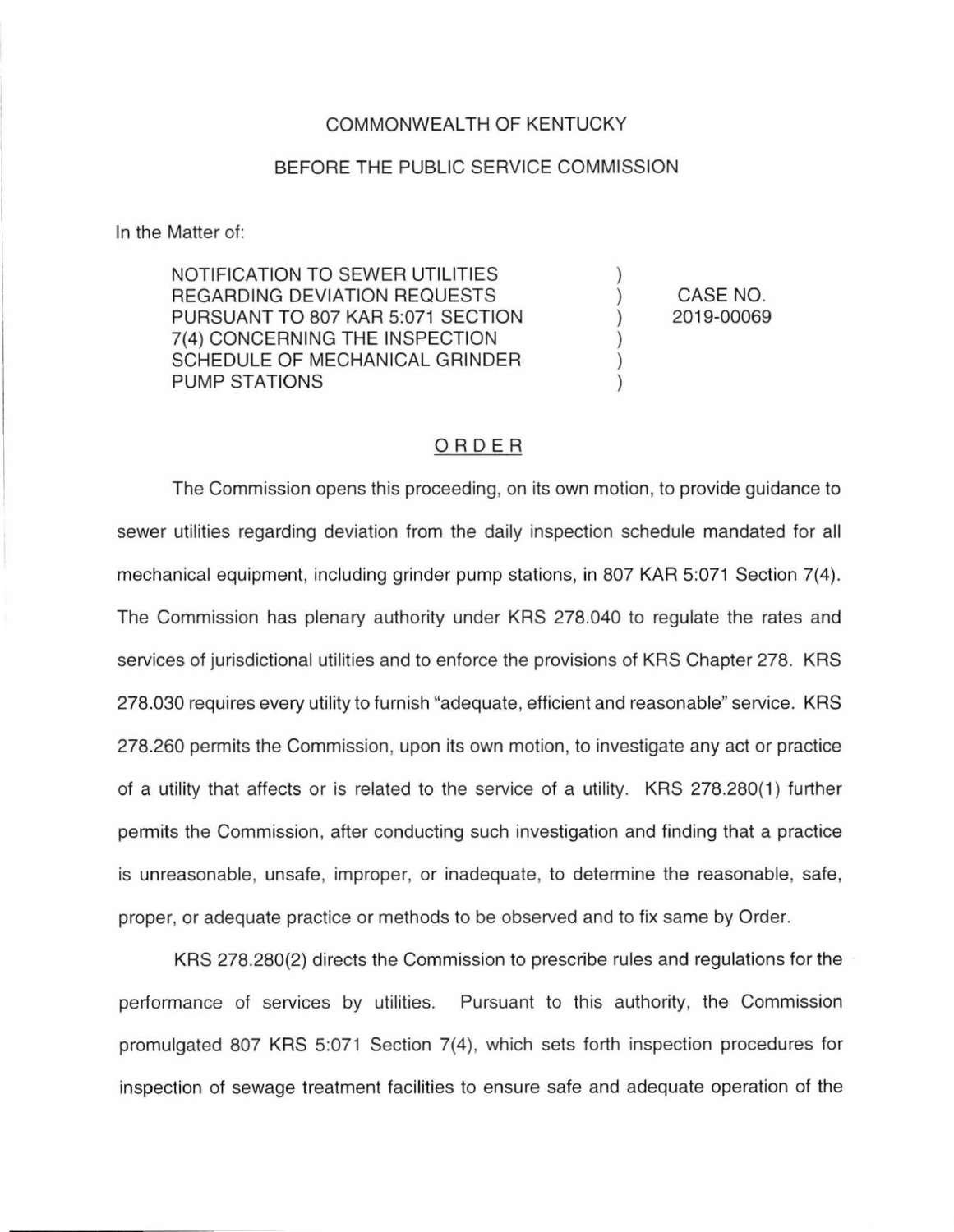facilities. The regulation states that unless otherwise authorized in writing by the commission, the sewage utilities shall make inspection of all mechanical equipment on a daily basis.

Several utilities have requested, and some have received, deviation from this daily inspection requirement for their sewage grinder pumps.<sup>1</sup> Due to these requests for deviation, the Commission is aware that daily inspection of grinder pumps for sewage utilities is a burden on the utility because most grinder pump stations are located on the property of customers. This places a strain on the utilities' resources both in terms of the number of employees that are required to perform daily inspections and the amount of time the inspections take, most of which is made up of travel time between the locations of the grinder pump stations. Compliance with the daily inspection requirements would cause utilities to significantly increase its number of employees leading to increased personnel costs. Compliance with the daily inspection requirements would also cause the utilities to purchase additional vehicles to accommodate the added personnel, leading to increases in insurance premiums and fuel costs.

The Commission has received multiple requests for deviations from the requirement of daily inspections of the grinder pump stations. The length of the deviations granted has varied according to the information that the utility included in its application.

<sup>&</sup>lt;sup>1</sup> See Case No. 2017-00201, Garrison-Quincy-KY-O-Heights Water District Request for a Deviation from the Daily Inspection of Sewer Grinding Pumps Stations (Ky. PSC May 12, 2017); Case No. 2017- 00246, Electronic Application of McCreary County Water District Pursuant to 807 KAR 5:071, Section 7(4) for Approval of Proposed Inspection Procedures (Ky. PSC June 30, 2017); Case No. 2017-00307, Electronic Application of Wood Creek Water District Pursuant to 807 KAR 5:071, Section 7(4) for Approval of Proposed Inspection Procedures (Ky. PSC Aug. 18, 2017); Case No. 2018-00147, Electronic Application of Mountain Water District Pursuant to 807 KAR 5:071, Section 7(4) for Approval of Proposed Inspection Procedures (Ky. PSC Aug. 8, 2018); Case No. 2018-00353, Application of Knott County Water and Sewer, Inc. Pursuant to 807 KAR 5:071, Section 7(4) for Deviation from Daily Inspection Requirements Applicable to Residential Grinder Stations (Ky. PSC Oct. 17, 2018).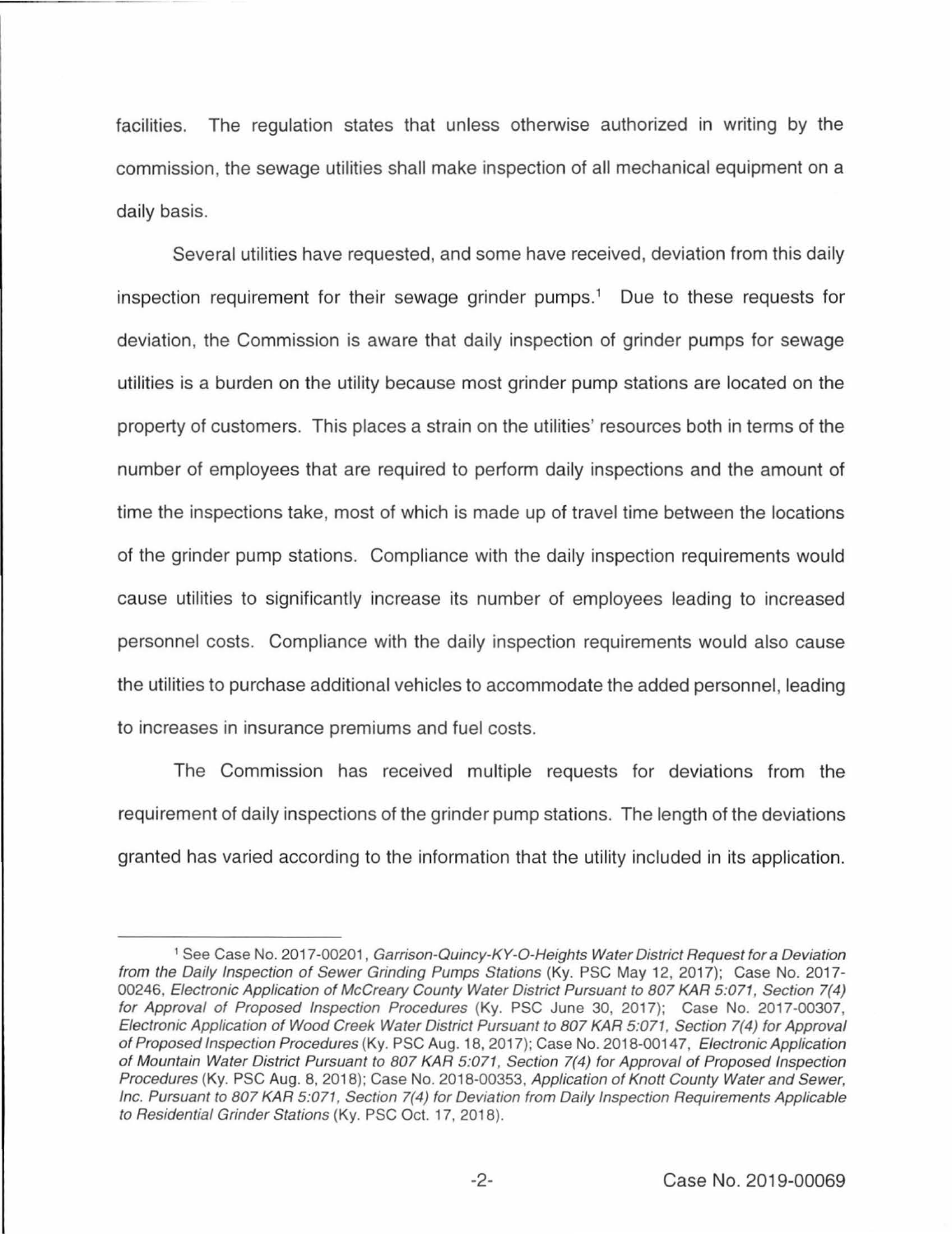However, recently the Commission has been provided with information in response to a request for information issued by Commission Staff that stated because the grinder pumps are contained in a waterproof sealed case, the internal components of the grinder pump itself are not visible and cannot be inspected.<sup>2</sup> Breaking the seal to inspect the internal components would void the manufacturer's warranty on the grinder pump and could also compromise the functioning of the grinder pump and shorten its useful life. 3 Thus, a visual inspection of the grinder pump mechanism by the utility would be an exercise in futility as there is nothing visible to inspect. It could also be counterproductive as the inspection itself could compromise a functioning grinder pump. In the event of a malfunction, the grinder pump includes a visual and audio alarm to alter the customer of the need to call the sewer utility. The Commission believes the situation would be substantially similar for all utilities with grinder pump stations.

Having reviewed the evidence of record and being otherwise sufficiently advised, the Commission finds that daily inspections of grinder pump stations as required by 807 KAR 5:071 Section 7(4) are impractical and would serve no purpose as the individual grinder pump stations are generally located on each individual customer's property and are enclosed in a sealed case. This makes daily inspections ineffective as the components of the grinder pumps are not visible and any attempt to open the sealed case will void the manufacturer's warranty and could compromise the functioning of the grinder pump. Furthermore, extending the period of time in which inspection must occur will not

<sup>&</sup>lt;sup>2</sup> Case No. 2018-00147 Electronic Application of Mountain Water District Pursuant to 807 KAR 5:071 Section 7(4) for Approval of Proposed Inspection Procedures, Response of Mountain Water District to Commission Staff's First Request for Information, Question No. 3 and No. 9, (filed September 21, 2018).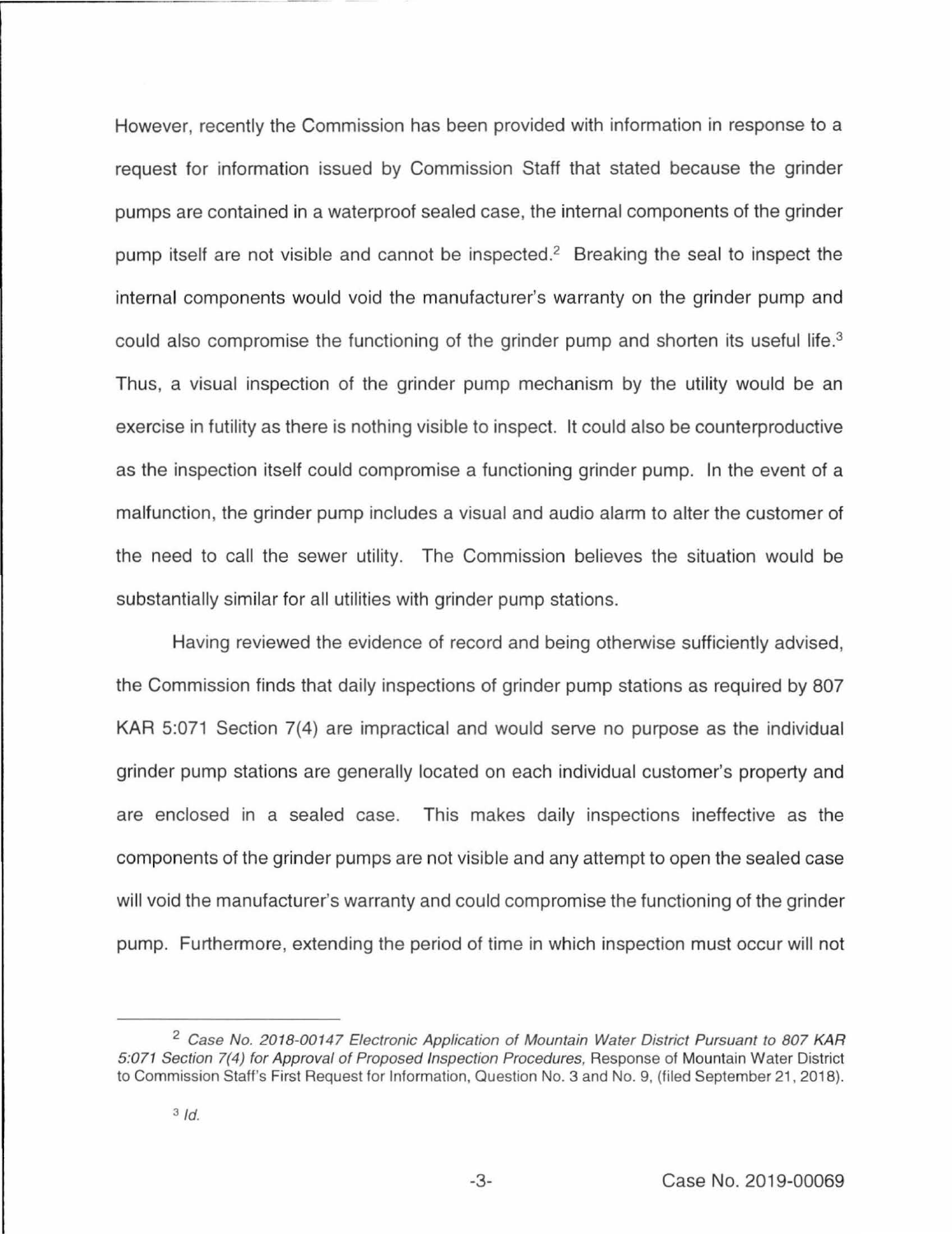affect the quality and reliability of service, and will serve to keep personnel and equipment costs from increasing. Accordingly, the Commission finds that all sewer utilities should be granted a deviation from 807 KAR Section 7(4) for inspection of grinder pumps and that an alternate schedule for inspection should be adopted. Based on the nature of grinder pump stations, the minimal maintenance that can be performed, and the typical five-year manufacturer's warranty on the pumps, the Commission finds that an inspection period of five years is appropriate.

IT IS THEREFORE ORDERED that:

1. All sewer utilities are granted deviation from the daily inspection requirements in 807 KAR 5:071 Section 7(4) for grinder pump stations located on or near the customer's property.

2. An alternate inspection schedule for grinder pump stations is approved pursuant to 807 KAR 5:071 Section 7(4), and grinder pump stations located on or near the customer's property shall be inspected once every five years.

3. This order supersedes any other order granting an alternative inspection schedule for grinder pump stations previously granted by the Commission.

4. This case is closed and removed from the Commission's docket.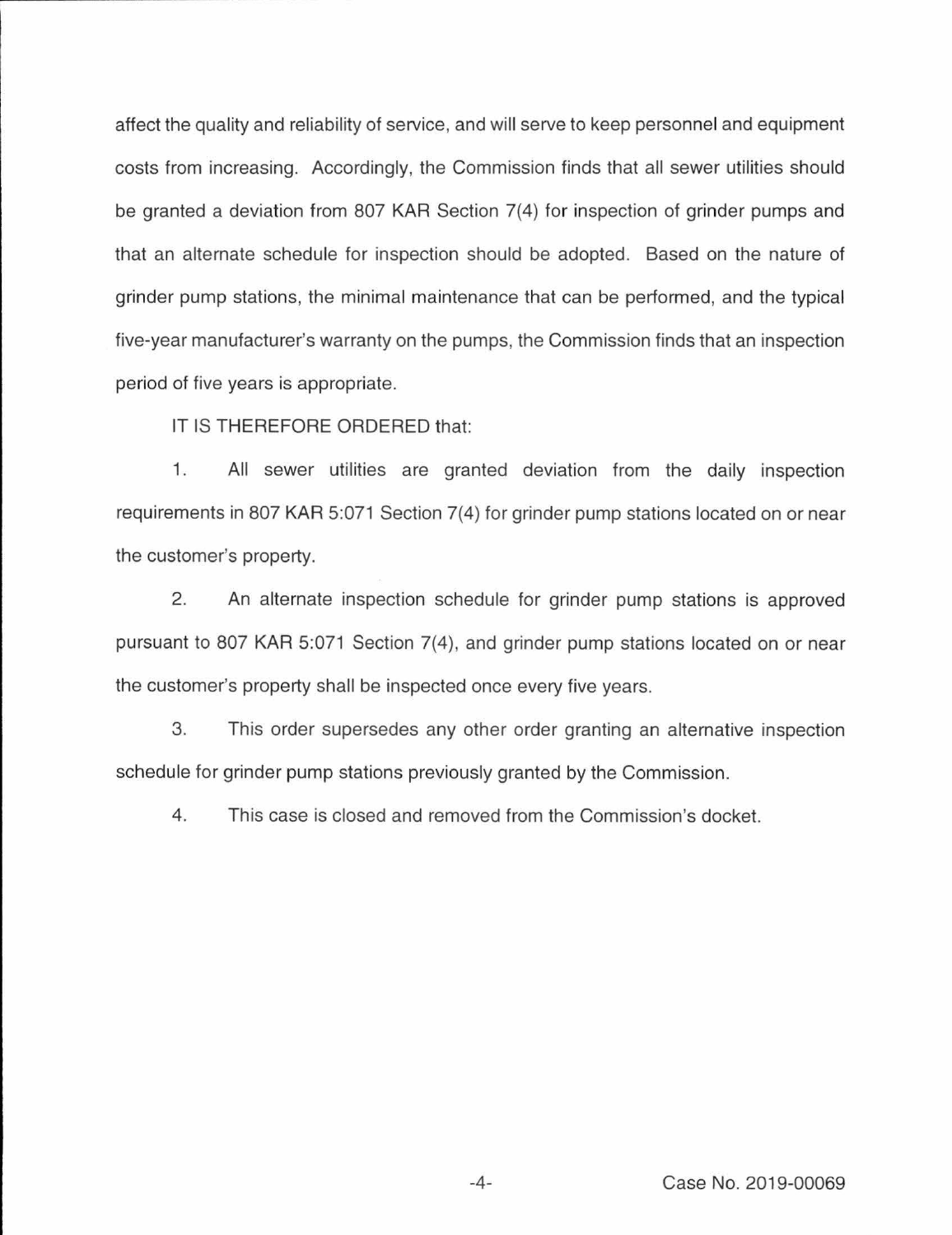By the Commission



ATTEST:

Que R. Tu K. Tueso

Case No. 2019-00069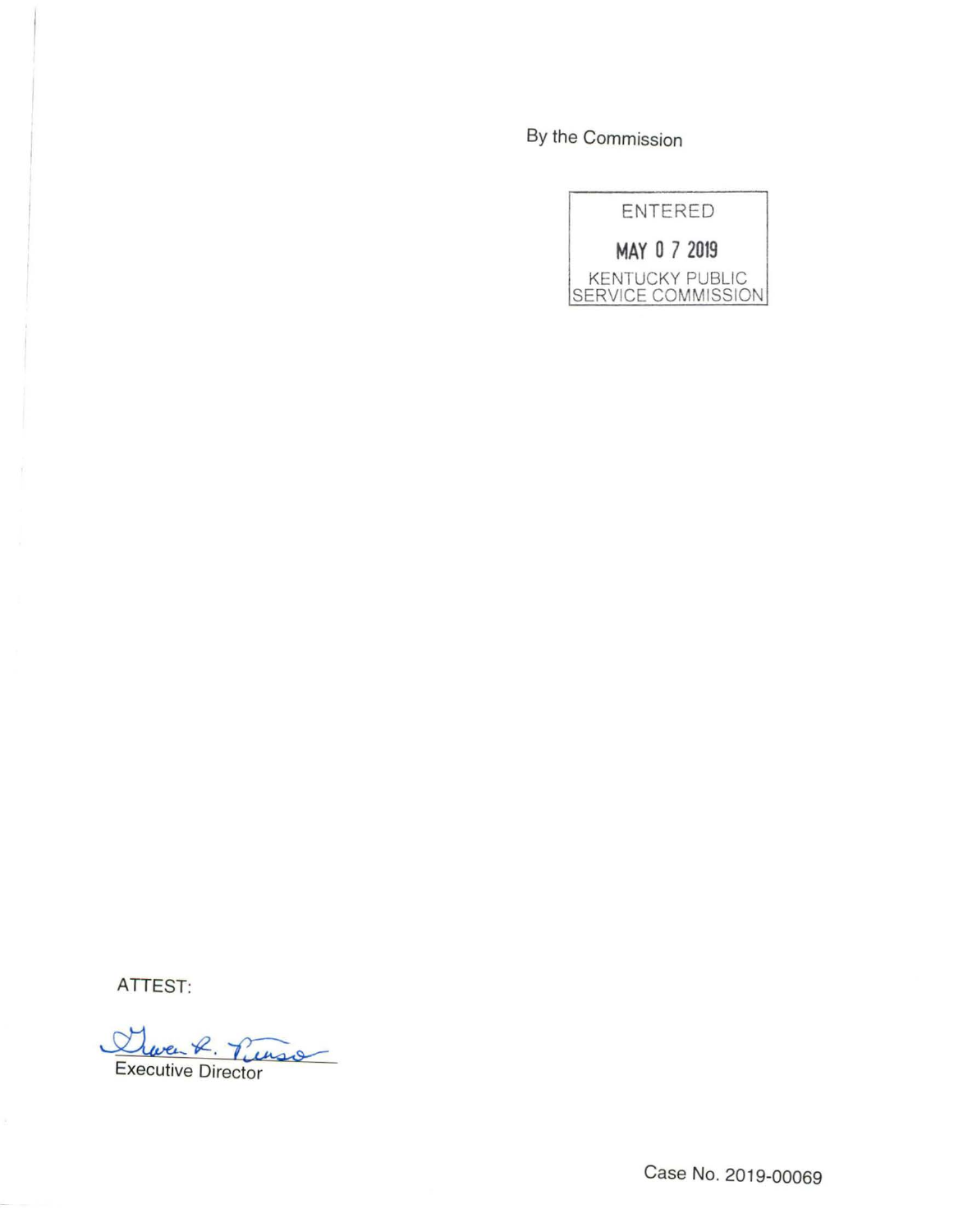\*Bush Gardens Enterprises, LLC Bush Gardens Enterprises, LLC 1700 US Highway 23 South Hagerhill, KY 41222

\*River Bluffs, Inc. River Bluffs, Inc. 5501 West HWY 524 Westport, KY 40077-9746

\*Black Mountain Utility District Black Mountain Utility District 609 Four Mile Road Baxter, KY 40806-8437

\*Kentucky Mountain Housing Developmen Kentucky Mountain Housing Development 113 Main Street P. O. Box 729 Manchester, KY 40962

\*Bullitt Utilities, Inc. dba Hunters c/o Bullitt County Bullitt Utilities, Inc. dba Hunters Hollow Sewer P. O. Box 818 Hillview, KY 40129

\*Big Valley Sanitation, Inc. c/o Bullitt County Big Valley Sanitation, Inc. c/o Bullitt County 303 Overdale Drive Louisville, KY 40229

\*Grant County Sanitary Sewer District Grant County Sanitary Sewer District One Farrell Drive P. O. Box 460 Crittenden, KY 41030

\*Nixutil Sanitation Association, Inc. Nixutil Sanitation Association, Inc. 2048 Lincoln Drive Independence, KY 41051

\*Wood Creek Water District Wastewater Division Wood Creek Water District Wastewater Division 1670 Hal Rogers Parkway P. O. Box 726 London, KY 40743

\*Delaplain Disposal Company Delaplain Disposal Company 1029 Monarch Street, Suite 250 P.O. Box 4382 Lexington, KY 40544-4382

\*Kentucky-American Water Company Kentucky-American Water Company 2300 Richmond Road Lexington, KY 40502

\*Fountain Run Water District #1 Fountain Run Water District #1 226 Main Street P. O. Box 118 Fountain Run, KY 42133

\*Garrison-Quincy-Ky-O-Heights Water D Garrison-Quincy-Ky-O-Heights Water District 279 Robins Lane P. O. Box 279 Garrison, KY 41141

\*Martin County Water District Martin County Water District 387 East Main Street, Suite 140 Inez, KY 41224

\*Kingswood Development, Inc. Kingswood Development, Inc. 9201 Lena Lane Louisville, KY 40299-5400

\*Big Bear Wastewater, Inc. Big Bear Wastewater, Inc. 3499 Big Bear Highway Benton, KY 42025

\*Villas of Woodson Bend Sewer System c/o Villas of Woodson Bend Sewer System c/o 107 East Mount Vernon Street P. O. Box 760 Somerset, KY 42502

\*Troublesome Creek Environmental Auth c/o Troublesome Creek Environmental Authority, Inc. 917 Perry Park Road Hazard, KY 41701

\*Jessamine-South Elkhorn Water Distri Jessamine-South Elkhorn Water District 802 S Main Street P. O. Box 731 Nicholasville, KY 40356

\*Symsonia Water District Symsonia Water District 11105 State Rt. 131 P. O. Box 99 Symsonia, KY 42082-9801

\*Oldham Woods Sanitation, Inc. Oldham Woods Sanitation, Inc. P. O. Box 23226 Anchorage, KY 40223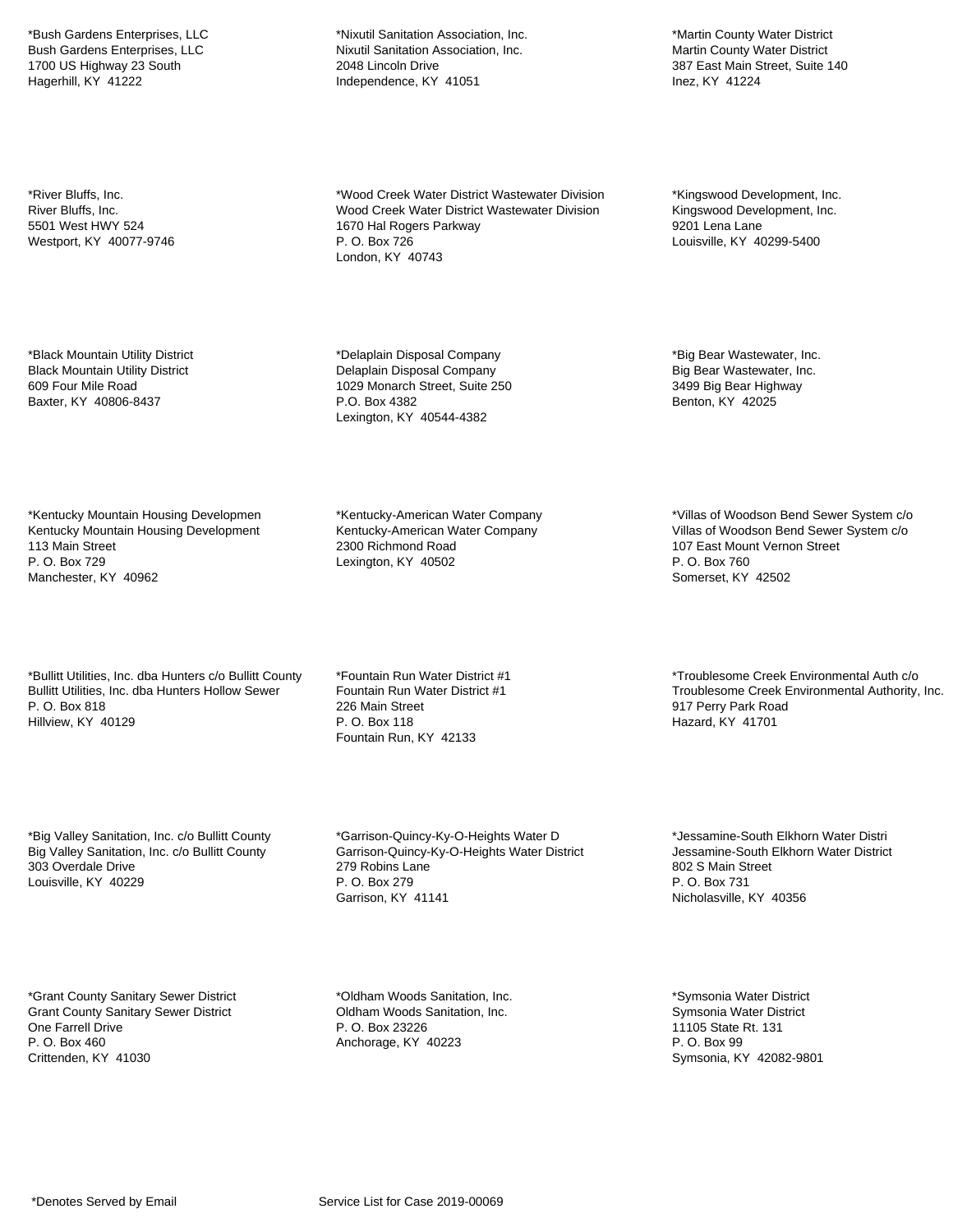\*Graves County Water District Graves County Water District P. O. Box 329 301 East Broadway Mayfield, KY 42066

\*Warren County Water District Warren County Water District 523 US Highway 31W Bypass P. O. Box 10180 Bowling Green, KY 42102-4780

\*Knox County Utility Commission Knox County Utility Commission 1905 Highway 930 Barbourville, KY 40906

\*Knott County Water & Sewer District Knott County Water & Sewer District 7777 Big Branch Road Vicco, KY 41773

\*P. R. Wastewater Management, Inc. P. R. Wastewater Management, Inc. 72 Persimmon Ridge Drive Louisville, KY 40245

\*Ledbetter Sewer District Ledbetter Sewer District 1483 US Highway 60W P. O. Box 123 Ledbetter, KY 42058

\*Lyon County Water District Lyon County Water District 5464 U. S. Highway 62 West P. O. Box 489 Kuttawa, KY 42055

\*Edmonson County Water District Edmonson County Water District 1128 Highway 259N P. O. Box 208 Brownsville, KY 42210

\*Letcher County Water and Sewer Distr Letcher County Water and Sewer District 3443 US 119 North Mayking, KY 41837

\*McCreary County Water District McCreary County Water District P.O. Box 488 Whitley City, KY 42653

\*Powell's Valley Water District Powell's Valley Water District 31 Adams Ridge Road P. O. Box 550 Clay City, KY 40312

\*Ridgelea Investments, Inc. Ridgelea Investments, Inc. 2106 W North Bend Road Cincinnati, OH 45224

\*Springcrest Sewer Company, Inc. Springcrest Sewer Company, Inc. 4500 Poor Ridge Pike P. O. Box 546 Lancaster, KY 40444-0546

\*Herrington Haven Wastewater Company, Herrington Haven Wastewater Company, Inc. 4500 Poor Ridge Pike P. O. Box 546 Lancaster, KY 40444

\*Lake Columbia Utilities, Inc. Lake Columbia Utilities, Inc. 1007 Doric Circle Louisville, KY 40205

\*Airview Utilities, LLC Airview Utilities, LLC 1706 Bardstown Road Louisville, KY 40205

\*Fox Run Utilities, LLC Fox Run Utilities, LLC 1706 Bardstown Road Louisville, KY 40205

\*Brocklyn Utilities, LLC Brocklyn Utilities, LLC 1706 Bardstown Road P. O. Box 91588 Louisville, KY 40205

\*Pro Man Property Management, LLC dba South Pro Man Property Management, LLC dba South 200 Water Works Road, Suite B Fort Thomas, KY 41075

\*Mountain Water District Mountain Water District 6332 Zebulon Highway P. O. Box 3157 Pikeville, KY 41502-3157

\*Par-Tee LLC dba Perry Park Resort Par-Tee LLC dba Perry Park Resort 595 Springport Ferry Road P. O. Box 147 Perry Park, KY 40363